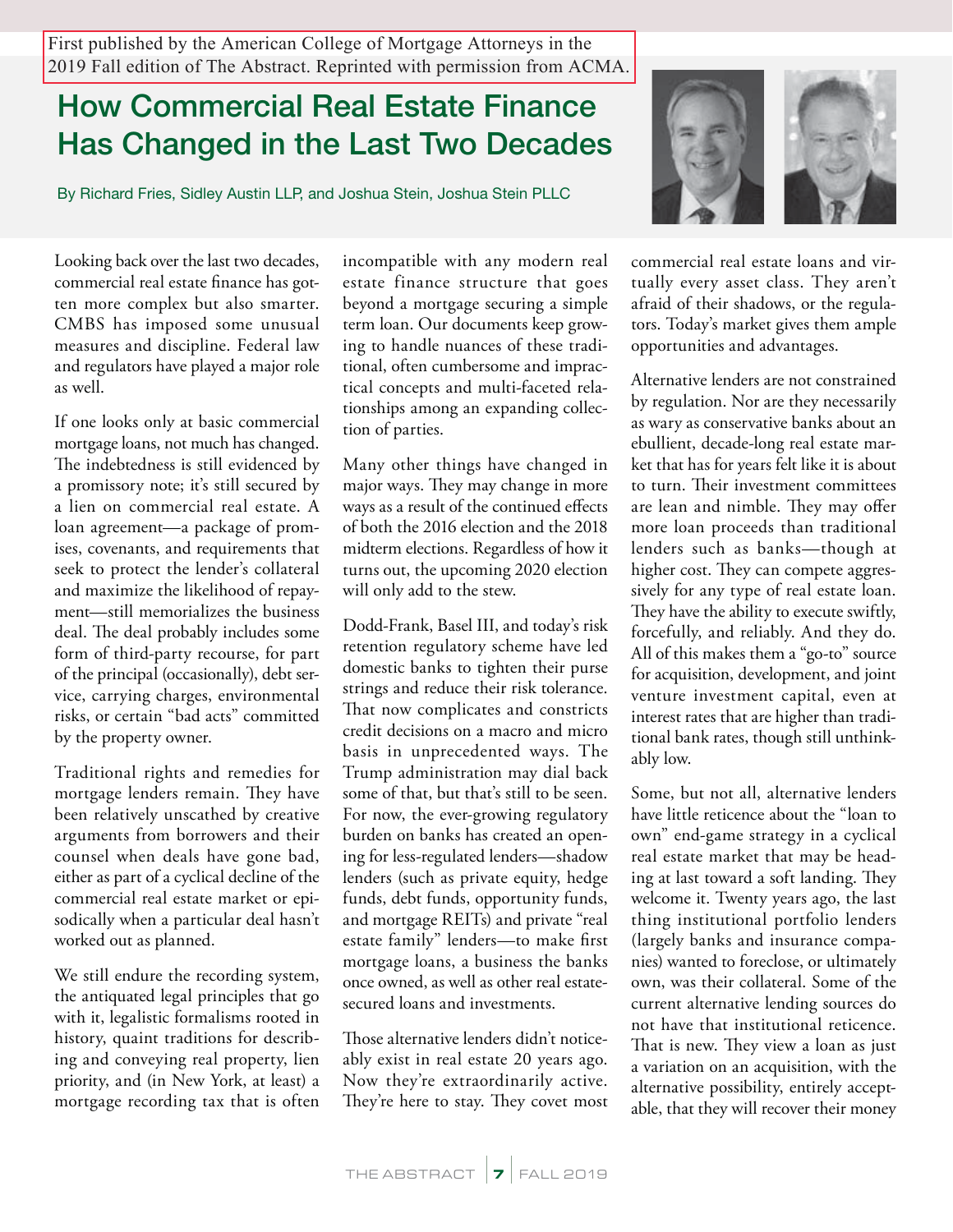with a healthy contractual return on their investment. That mindset is also new.

Hedge funds, private equity funds, mortgage REITs, and real estate developers' new lending affiliates—regulation-free, risk tolerant, and opportunistic—have spread like wildfire in real estate finance. This phenomenon is quite new versus 20 years ago. It changes the loan origination, enforcement, and regulatory landscape.

Commercial real estate finance has always started with first mortgage loans. Then came second (subordinate) mortgage loans. Those quickly morphed into mezzanine loans secured by equity interests in the mortgage borrower, as a secured financing device to convert property appreciation into more loan proceeds.

Going beyond that, preferred equity, even more opportunistic, has become a far more prevalent financing form than 20 years ago. Commercial real estate mortgage "loans," whether to monetize return on investment or equity in the underlying asset, are now often structured as preferred equity in the sponsor entity for the deal. Indeed, in some hybrid transactions one private equity "lender" makes a mezzanine loan to the members of the entity and its affiliate acquires preferred equity in the deal sponsor.

This way, the private equity shadow lenders who provide the preferred equity investments potentially achieve the outsized return their investors want. This well recognized and broadly accepted financing device simply did not exist in commercial real estate 20 years ago.

These new sources of capital, new regulatory pressures, and other changes in the world have led to a sea of changes in the market, especially for larger

transactions and borrowers that want to borrow as much as they possibly can. That trend has continued unabated and undeterred in the decade since the Great Financial Crisis—and in a market that historically has not experienced cycles longer than seven years.

\* \* \*

After the Great Financial Crisis, we heard that CMBS 2.0 would be more rigid and conservative. The risk retention rules under Basel III, which took effect in December 2016, have changed how we view CMBS and its pricing and profitability. Smart investment bankers and their smart counsel are creating in each new CMBS transaction new ways for the sponsor to "hold" on its balance sheet 5% of the debt. The mortgages themselves aren't all that different, though.

We've also seen new developments involving European "bail-in" requirements to deal with bank insolvency. The "bail-in" rules need to appear in agreements between European financial institutions and non-European parties. These rules are supposed to enable and facilitate the orderly winddown of distressed financial institutions. They cover unsecured liabilities, such as the obligation of lenders to make future advances, governed by third country (such as United States) law. They give the European banking authorities the power to write down those liabilities and potentially convert them into equity.

Environmentalists have come up with the idea of property assessed clean energy (PACE) liens—someone's great new idea but ultimately signifying nothing beyond the need for a new prohibition in loan documents. And, financial innovations such as swap protection and more complex and exotic prepayment formulas have also become more prevalent in commercial

real estate financing, as it has continued to converge with general corporate financing.

\* \* \*

Then there's the capital stack itself, ever more filled with diverse lenders, interests, and economics. Today, even though the wounds of the Great Financial Crisis have not entirely healed, multiple tranches of debt subdivided, packaged, rated, and sold—are now often the norm, a staple of today's commercial real estate finance. Any loss of momentum on this front has dissipated, especially when often-conservative first lien lenders will not meet a sponsor's hunger for loan proceeds. That, too, is likely to remain a core ingredient of commercial real estate finance deal structures.

Equity interests in the preferred equity sponsor entity are, likewise, sliced and diced and pledged and repledged. Loans are made on loans. Any major transaction has co-lenders, loan participants, senior and subordinate debt holders, and preferred equity (e.g., Senior Note A, Senior Note B, Mezzanine Loan A, Mezzanine Loan B, preferred equity), with complex contractual relations among them. Agents, co-lenders, servicers, master servicers, special servicers—each with a role, each with rights and obligations, many of them new or at least expanded and made more complex.

Perhaps the biggest change of all in structured or layered real estate loans has been the evolution of the intercreditor agreement. We once called that agreement a "pancake subordination." That was all. The senior lender controlled the collateral and the foreclosure. The second lien lender had no rights. Instead, the second lien position had a seat at the table in a foreclosure, refinance, or sale of the property, with an empty wheelbarrow at its side, to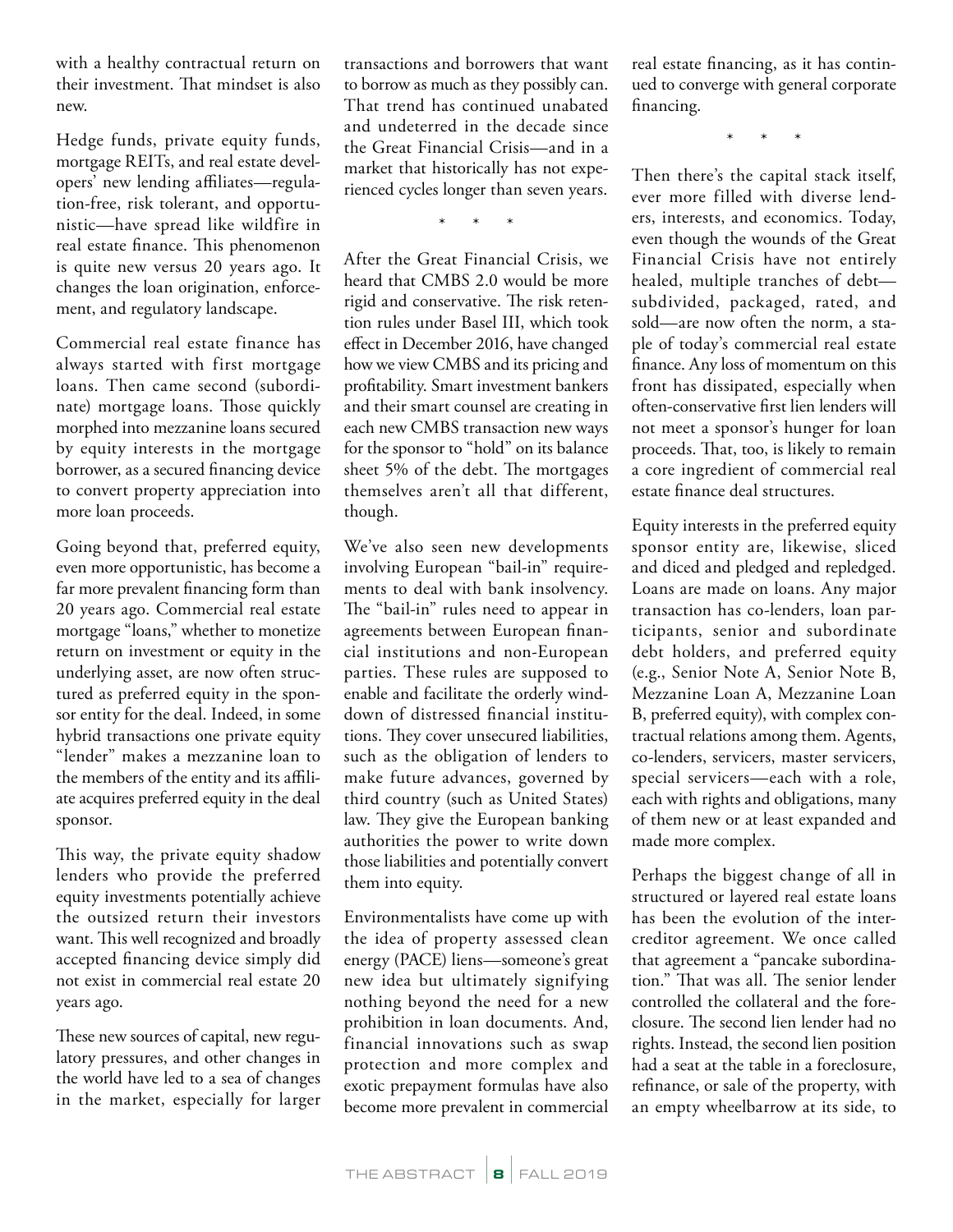be filled with money only after the senior lender was paid in full. If lucky, it would have the "opportunity" to bid at the foreclosure sale on the first mortgage. That was victory enough. The agreement between the senior and junior debt often said that if the junior debt wanted to exercise remedies, it needed to "take out" or repay the senior loan.

How far we have come from this.

The model "intercreditor agreement" has been a creature of the past 15 years or so. It has evolved since its initial iteration. The "market standard" intercreditor agreement of the early years no longer exists. The massive and important *Stuyvesant Town* decision changed the landscape among lenders in the capital stack and their enforcement rights.

The industrywide shock from that decision drove changes in standard intercreditor documents. The senior lender can no longer require the junior lender to "cure all defaults" (i.e., repay the accelerated senior loan in its entirety) if the junior lender wants to enforce any of its remedies. In securitized finance, the junior lien holder now controls loan enforcement. Exactly how that works often leads to intercreditor negotiations and documents that create far more complexity, negotiations, and enforcement nuances than the underlying loan documents themselves.

Negotiations among lenders; loan syndication; layers of participation among lenders in the commercial real estate collateral and decision-making; the agent's rights, role, and duties; procedures for enforcement of remedies—all new, all far more sophisticated than 20 years ago. That's why the capital stack endures and excites from a collateral enforcement and asset disposition perspective.

\* \* \*

Commercial real estate lenders and lawyers also need to master the rules and realities of distressed loan workouts and foreclosures, which have ebbed and flowed over the years. Although all documents and deal structures must fully cover the possibility that the borrower will default, the actual frequency of defaults has remained low. This was true even in the Great Financial Crisis.

At one point not too long ago, borrower defaults often led to borrower bankruptcies, where the lender's lien would be "crammed down" to equal the temporarily impaired value of the collateral. Then, when markets later recovered, as they often did, any future increase in value—recovery of value after the nadir at the moment of cramdown—would belong to the "reorganized" borrower and its principals and equity investors. The lender would lose the opportunity to wait for better times.

In the last decade or two, the bankruptcy risk has become almost irrelevant because mortgage lenders learned to demand that the principals of commercial real estate borrowers agree to assume full recourse for the loan if a borrower filed bankruptcy or committed other "bad acts." Until then, single asset real estate bankruptcies were a way of life in distressed real estate. We lived through them and counseled around them. The bankruptcy was filed—it was an obligatory (some would say automatic) borrower tactic—to avoid receivership or to stop foreclosure, often for years and often causing great pain to lenders. For fully nonrecourse loans, the "shield" of bankruptcy protection became a weapon, wielded often and very successfully in court and in negotiations. Investors learned that in tough times the key to success might lie in the crafty manipulation and leveraging of lenders, partly through the bankruptcy process.

That changed completely with the advent of nonrecourse carveout guaranties. We now see these guaranties in virtually every commercial real estate loan, even if otherwise nonrecourse. Though the carveouts are sometimes negotiated, at times heavily (especially in the last few years, when excess liquidity has chased fewer available projects), and with varying success, full recourse for a voluntary bankruptcy remains a sacrosanct element of commercial real estate finance, one that until quite recently has been rarely negotiated, let alone waived.

Because courts tend to enforce full recourse carveout guaranties, those guaranties have essentially eliminated single asset real estate bankruptcies. Sponsors in 2009 knew where to find the bankruptcy courts, but they steered clear of them then, since then, and now. That is fact. The carveout guaranty works. Borrowers' principals know that if they initiate a bankruptcy, they will become personally liable for the entire loan.

In late 2018, we started to see the most prominent and coveted sponsors begin to negotiate for—and obtain—a limitation on their guarantors' full recourse for the entire loan, even for the most commonplace of "full recourse bad acts" such as bankruptcy. Partial recourse (e.g., \$25 million on a \$100 million loan secured by a \$150 million asset) signals to the lending community that a sponsor's reputation and track record for performance is pristine; the equity cushion in the asset is large and secure; partial recourse, or recovery, from the guarantor is all the lender will ever need to achieve to make itself whole; and, if the lender requires full recourse on these facts, the sponsor will ably and easily find financing from some other institutional lender with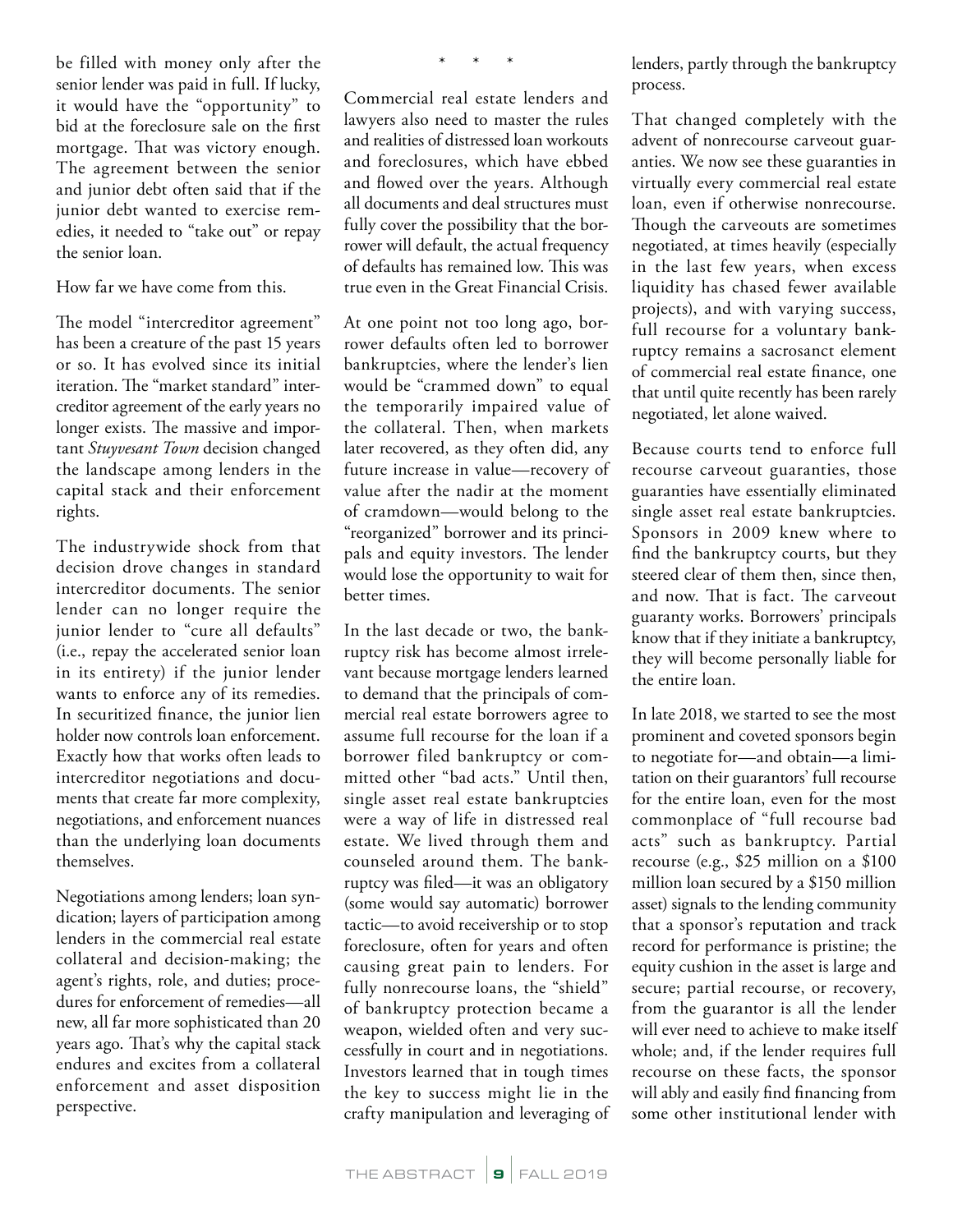more relaxed and borrower-friendly underwriting criteria.

We shall see, this late in the real estate cycle, whether "partial bad boy recourse" will become market or remain an aberration, sparingly available only for loans secured by the best, most secure (from a collateral value perspective), "trophy"-type, incomeproducing real estate projects.

Outside of full recourse for bankruptcy, carveout guaranties have seen more change in the last 20 years than virtually any other area of mortgage loan documents and negotiations. First they ballooned as smart lawyers came up with great new carveouts, each supportable by one lender concern or another. Then those balloons blew up in guarantors' faces when opportunistic loan buyers applied their magnifying glasses to the complex interactions among various clauses in the loan documents and the guaranty. Those loan buyers then asserted, often with success, entirely uncontemplated theories of carveout liability, many times inconsistent with and going far beyond the principles that motivated the carveouts in the first place. In response, many lenders have trimmed their carveouts back to a more sensible level.

Any real estate borrower knows that the first conversation on any mortgage loan proposal should cover carveouts—right after rate, proceeds, and term and before lesser economic issues such as prepayment or yield maintenance. We have recently seen extensive negotiations on scope and magnitude of nonrecourse carveouts. Borrowers and guarantors, having heard the voice of the courts on the side of the lenders (a "contract is a contract" even if it produces an absurdity), have tried to narrow the scope of carveouts to focus on intentionality and the commission of actual misdeeds.

A few courts have held that a subordinate mortgage, or a mechanic's lien, may rise to the level of an impermissible transfer (or encumbrance) triggering full recourse. Mindful of that, guarantors' counsel studiously try to trim back anything that might trigger liability for encumbrances that are otherwise "unintentional" or involuntary.

"Single purpose entity covenants" have also become fertile ground for unintended surprises for guarantors, and hence a major focus in any discussion of carveouts. That discussion sometimes goes a step further and addresses the proposition that the borrower should have the affirmative right to walk away from an investment that turned out badly and eliminate any further accrual of guarantor liability. The walkaway conditions then become a new battleground, with lenders trying to make them so restrictive that walkaway becomes nearly impossible without lender cooperation.

\* \* \*

Beyond the legitimacy of the bankruptcy protection, and that core "bad act," the theory behind partial recourse ties to the doctrine of election of remedies, which is available by statute, equity, or judicial pronouncement in many states. This doctrine prevents a windfall in favor of the lender. The lender cannot be repaid (let's say, in full) out of a liquidation of its collateral and then paid again out of the guarantor's other assets. That's an impermissible "double recovery."

To prevent that, if a lender has recourse against a guarantor, the lender must elect either to pursue that recourse or to foreclose its mortgage, but not both at the same time. These principles abide: real property cannot be secreted or "relocated"; generally there's income from tenants; and the loan is underwritten on the strength of that revenue

stream and resulting collateral value. Thus, invariably, the lender will foreclose its real property collateral first, realize on its value, credit the guarantor for that value, and then seek to recover the deficiency—to the extent covered by the guaranty—from the guarantor.

Because of this reality, and the inherent value in the real estate collateral, most commercial real estate loans do not need full guarantor recourse for the lender—at least in theory, or under the documents—to be made whole. Ergo, the partial principal guaranty, a creature of the law, sponsor leverage, and liquidity in the market. Partial principal guaranties, as well as separate debt service and carry guaranties, look like they are here to stay.

\* \* \*

Commercial real estate lenders that look ahead to the rigors and delays of judicial foreclosure have always wondered if there might be a better way. Yet they have continued to resist the temptation to obtain equity pledges as additional collateral for their mortgage loans—a "dual collateral" technique that would replace the ordeal of mortgage foreclosure (a slow judicial process in many states, especially New York) with a stunningly fast personal property foreclosure procedure under the Uniform Commercial Code. Under that procedure, a lender can swiftly acquire all the equity interests in the borrower entity without having to deal with the judicial mortgage foreclosure process.

A recent New York case slightly opened the door to using that technique. Few commercial real estate finance lawyers are willing to rely on that case, though. They worry that courts will apply the time-honored doctrine that "equity abhors a forfeiture" and might decide that a dual-collateral structure somehow "clogs the borrower's equity